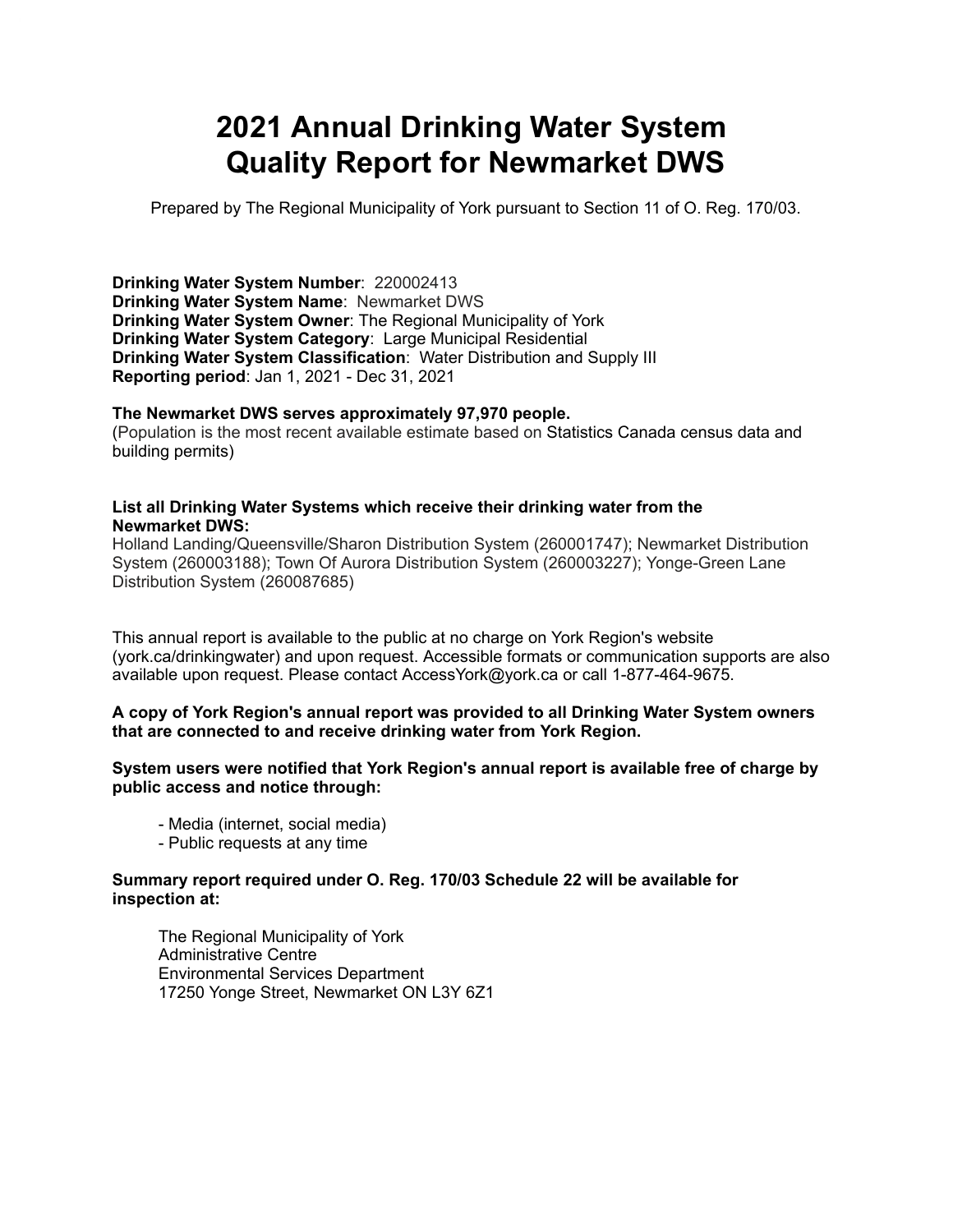### Description of the Newmarket DWS

#### **Introduction**

The Town of Newmarket is located centrally in York Region. Groundwater from the Newmarket wells is blended with water from Lake Ontario and groundwater from Aurora from the York DWS. York Region operates the water supply, and the Town of Newmarket maintains and distributes water to users. The Province governs York Region's operations with Acts and Regulations, a Permit to Take Water, a Municipal Drinking Water License and an operating Permit. Lake Ontario water is purchased with supply agreements.

#### **Raw water source**

**Groundwater** 

#### **Profile of water in distribution system**

Blended - Lake and Groundwater

#### **Water treatment description**

Newmarket DWS includes five wells, six storage facilities, and two booster pumping stations. Chlorine provides disinfection, and chloramine provides a secondary residual. One of these facilities also re-chloraminates to boost the residual. Sodium silicate is added to sequester naturally occurring iron and manganese. Storage facilities hold treated water and help booster stations maintain pressure. Operators test the water and inspect the process. Online analyzers continuously monitor the facilities. When analyzers detect a significant process or water quality issue, the system automatically pauses operation until an operator takes action.

#### **List of water treatment chemicals used in this system**

Chlorine (gas, sodium hypochlorite); Ammonia solution; Sodium Silicate

#### **Brief description and breakdown of monetary expenses incurred**

\$1,641,475 for well rehabilitation and maintenance, watermain repair, new water meter chamber installation, elevated tank repairs and upgrades, SCADA upgrades, valve chamber upgrades, general maintenance and repairs.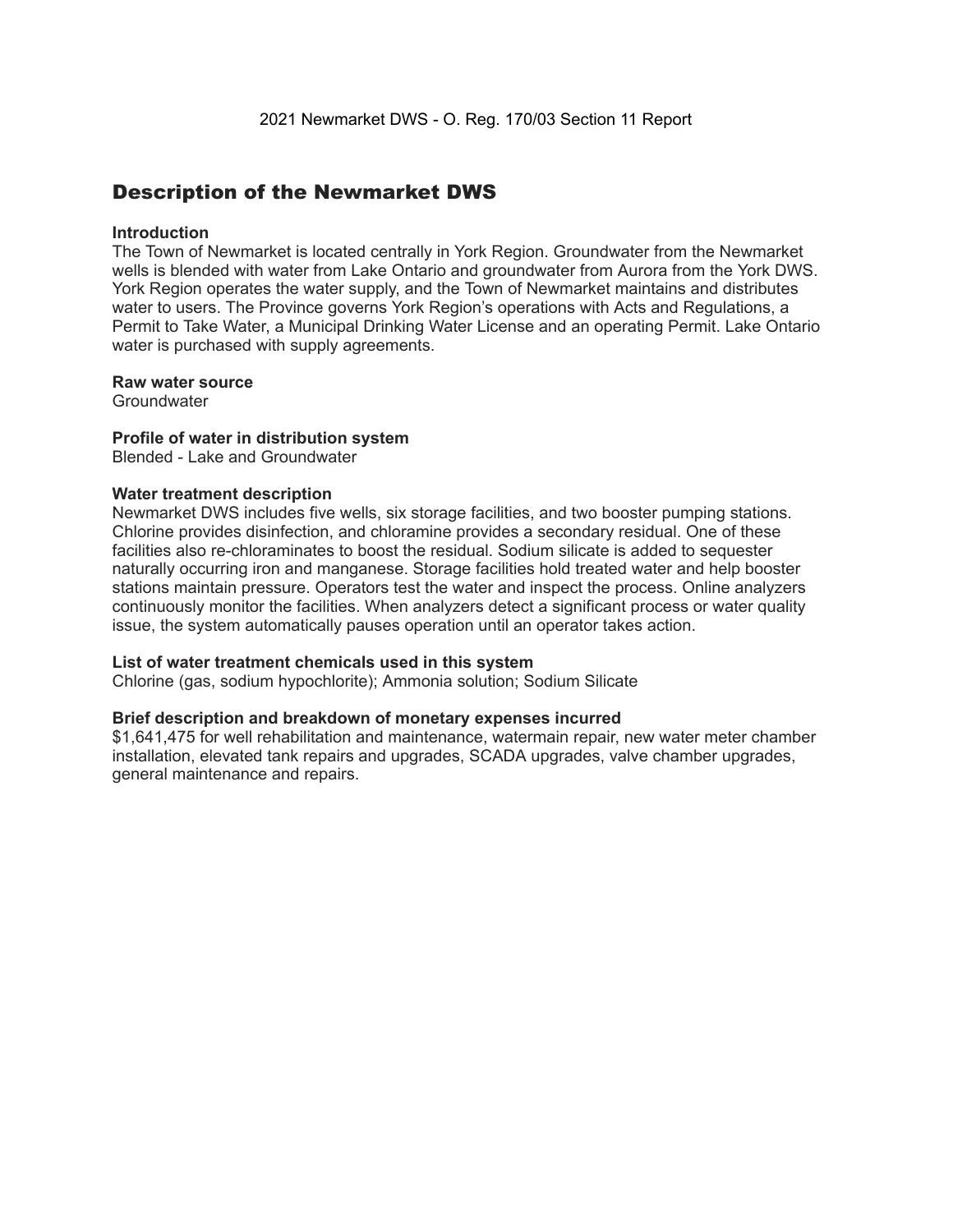2021 Newmarket DWS - O. Reg. 170/03 Section 11 Report

### **Notices submitted under Section 18(1) of the** *Safe Drinking Water*  *Act* **or Section 16-4 of O. Reg. 170/03 and reported to MECP Spills Action Centre**

 Intentionally blank. No notices were submitted for this report period.Not Applicable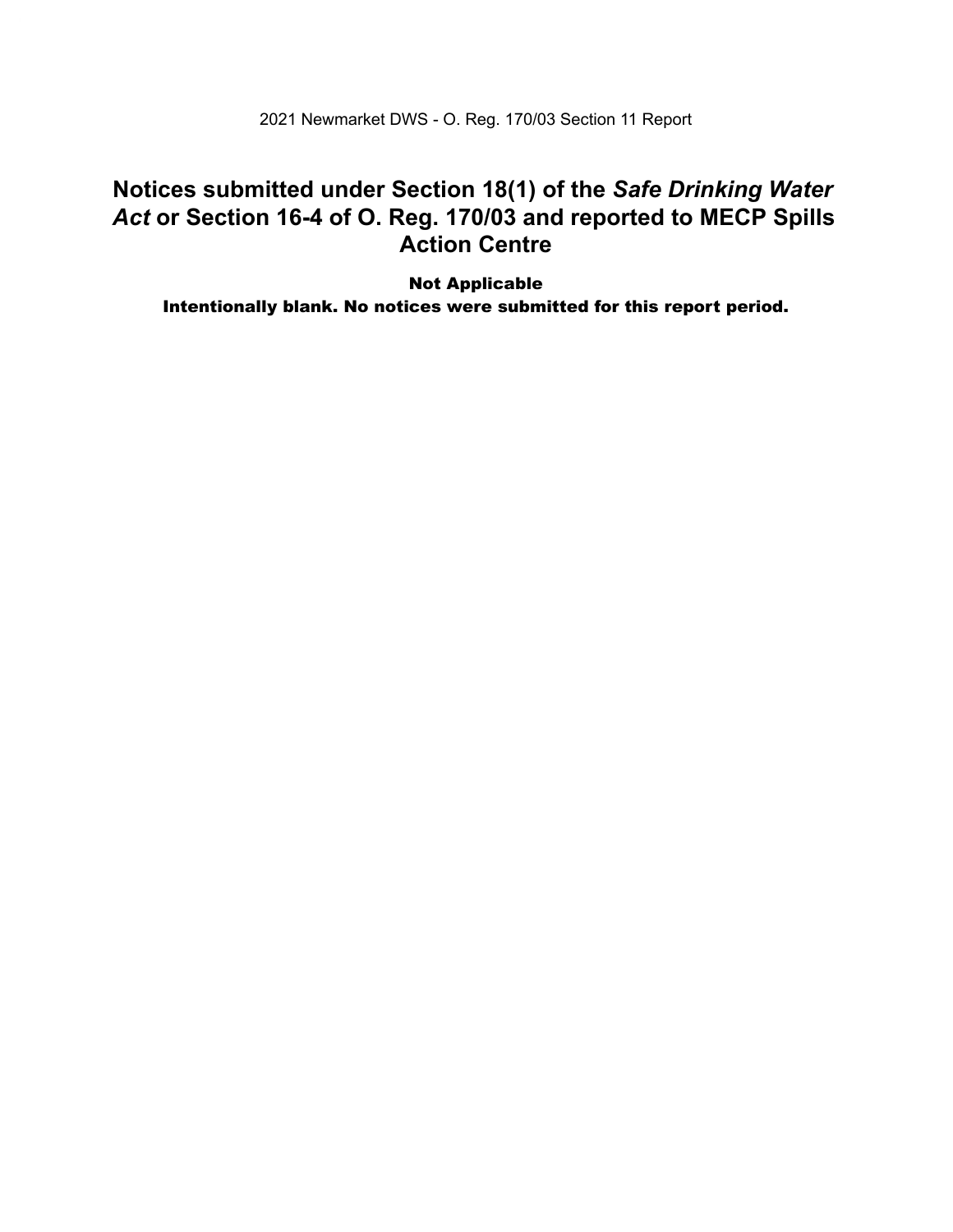2021 Newmarket DWS - O. Reg. 170/03 Section 11 Report

### Microbiological testing completed under Schedule 10 of O. Reg. 170/03

For additional distribution samples collected under Schedule 10, refer to the local municipality.

| <b>Test Parameter</b>        | <b>Sample Source</b> | <b>Count of Samples</b> | <b>Count of Presence</b> |
|------------------------------|----------------------|-------------------------|--------------------------|
| E. Coli                      | Raw                  | 207                     | 0                        |
|                              | Treated              | 104                     | 0                        |
| Heterotrophic Plate<br>Count | Treated              | 104                     | 23                       |
| <b>Total Coliforms</b>       | Raw                  | 207                     | $\Omega$                 |
|                              | Treated              | 104                     | 0                        |

## Operational testing completed under Schedule 7 of O. Reg. 170/03 during this reporting period

| <b>Test Parameter</b>    | <b>Test Unit</b> | No. of<br>Samples <sup>1</sup> | <b>Average</b> | Minimum | <b>Maximum</b> |
|--------------------------|------------------|--------------------------------|----------------|---------|----------------|
| <b>Combined Chlorine</b> | mg/L             | 8,760                          | 2.60           | 0.00    | 3.99           |
| Turbidity (Treated)      | NTU              | 8,760                          | 0.05           | 0.02    | 1.30           |

<sup>1</sup> 8,760 is used as the number of samples for continuous analyzers.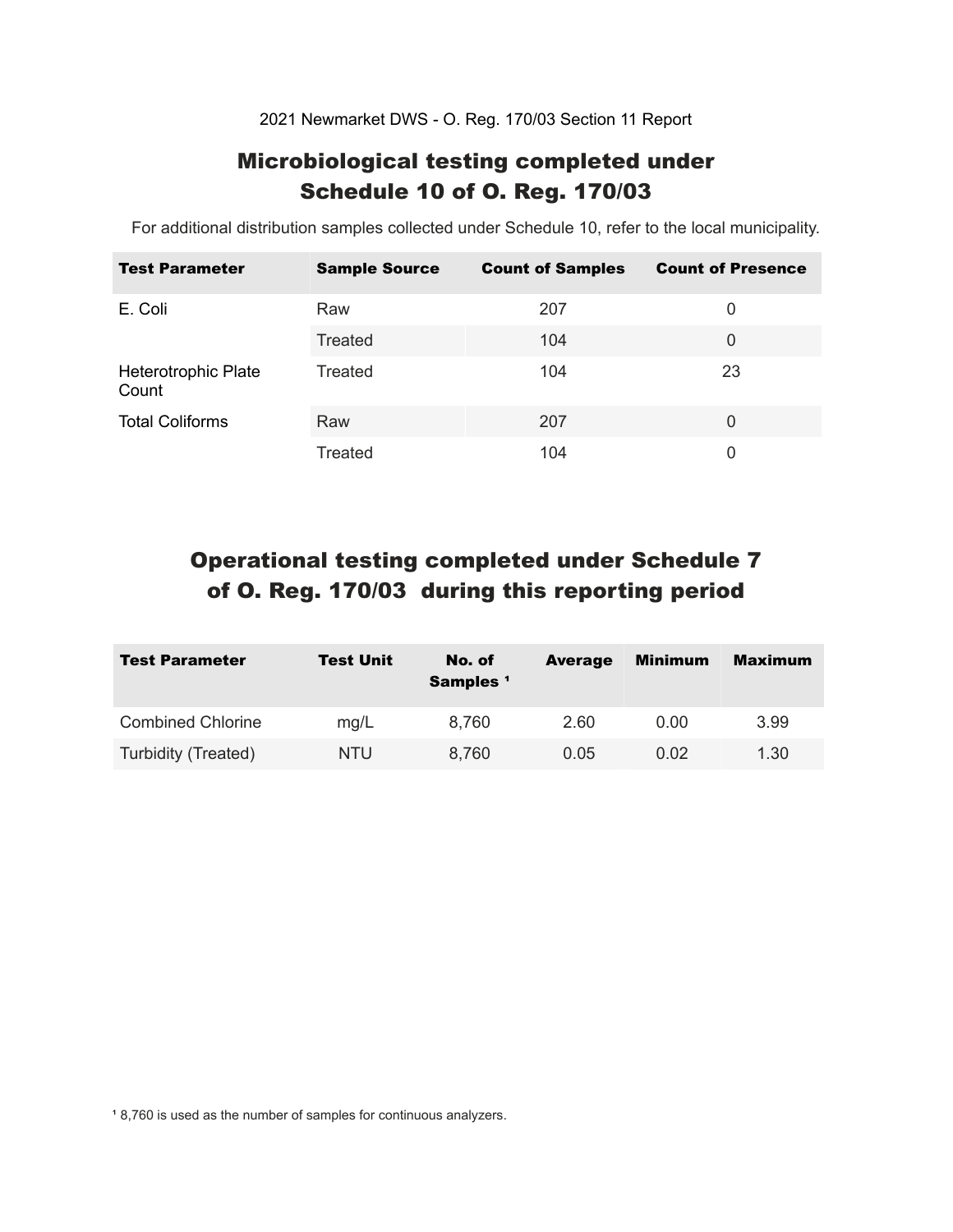## Summary of testing pursuant to Schedule 13 of O. Reg. 170/03 and sampling carried out in accordance with the requirement of an approval, order or other legal instrument

 Values with a less than sign ("<") indicate that the test result is below the method detection limit from the accredited laboratory (i.e. non-detect). Average results include values which were returned as non-detect (i.e. the "<" is omitted) and are rounded to three decimals. For a complete set of results, see the open dataset available at york.ca/drinkingwater.

| Test Parameter <sup>23</sup>     | <b>Test Unit</b> | No. of<br>Samples <sup>1</sup> | <b>Average</b> | <b>Minimum</b> | <b>Maximum</b> |
|----------------------------------|------------------|--------------------------------|----------------|----------------|----------------|
| Fluoride                         | mg/L             | 59                             | 0.332          | 0.13           | 0.64           |
| Haloacetic Acids                 | ug/L             | 15                             | 8.631          | < 8            | 10             |
| <b>Nitrate</b>                   | mg/L             | 59                             | 0.500          | < 0.50         | < 0.50         |
| <b>Nitrite</b>                   | mg/L             | 59                             | 0.050          | < 0.05         | < 0.05         |
| N-Nitrosodimethylamine<br>(NDMA) | ug/L             | 14                             | 0.001          | < 0.0008       | 0.0013         |
| Sodium                           | mg/L             | 5                              | 17.583         | 15.90          | 18.90          |
| Trihalomethanes                  | ug/L             | 17                             | 19.038         | 6.40           | 28.40          |

 \*Lead testing under Schedule 15.1 is conducted by the local municipality - refer to local municipality reports for results. York Region occasionally collects samples tested for lead for non-regulatory research purposes.

<sup>1</sup>8,760 is used as the number of samples for continuous analyzers.

 $\mathrm{^2}$  The Average for Haloacetic Acids and Trihalomethanes is calculated as the running annual average of quarterly results in accordance with O. Reg 170/03. The Minimum and Maximum values reflect individual test results.

<sup>3</sup> Where sampling for 'N-Nitrosodimethylamine (NDMA)' is required, locations were selected to represent the farthest points in the distribution system. For York DWS and sub-systems, representative sample locations were selected from across the interconnected sub-systems, therefore not all sub-systems were chosen for NDMA sampling.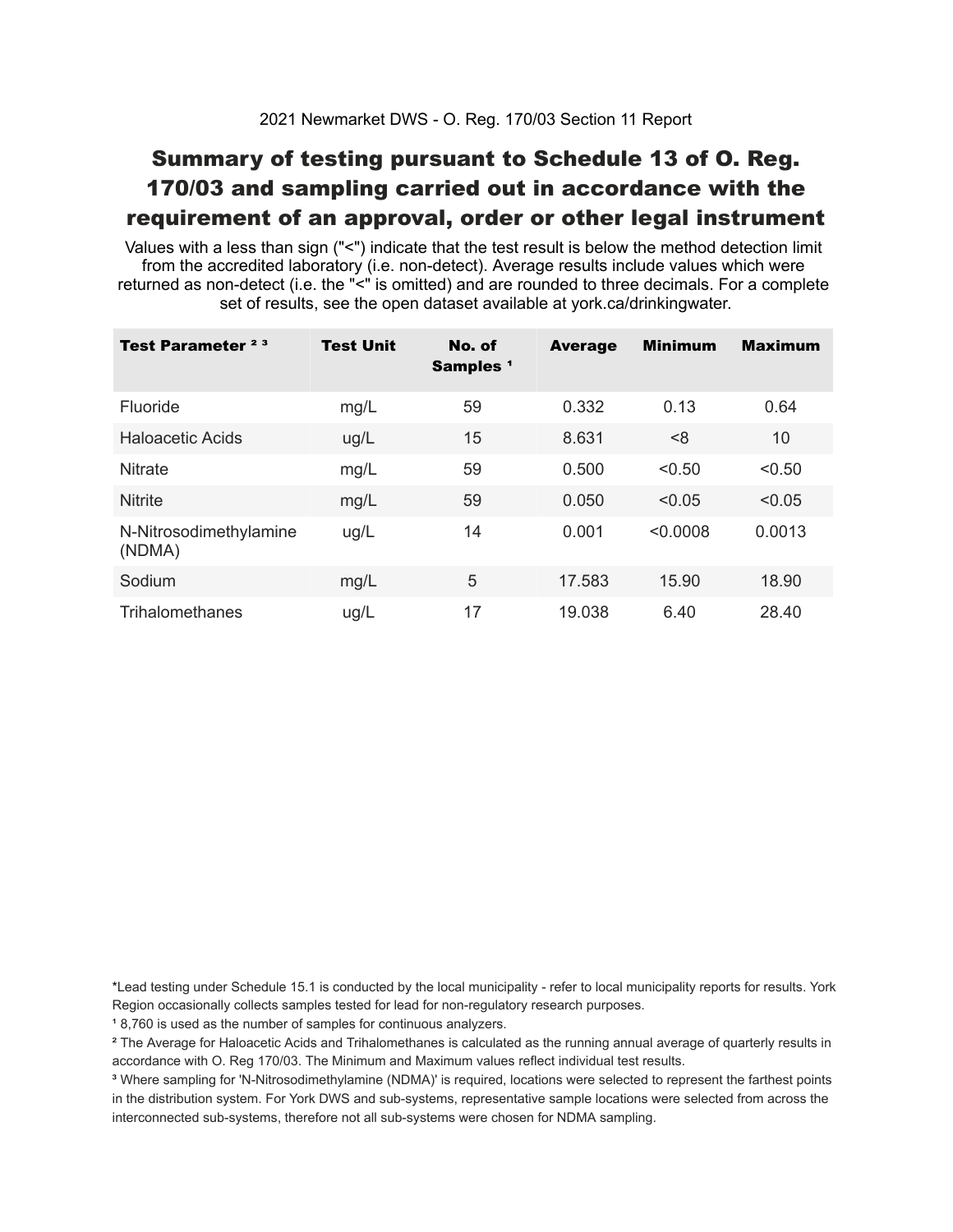### Organic and inorganic parameter(s), from Schedule 23 and 24, that exceeded half the standard prescribed in Schedule 2 of O. Reg. 169/03 Ontario Drinking Water Quality Standards

 Intentionally blank. There were no applicable test results. Not Applicable

### Summary of inorganic parameters tested pursuant to Schedule 23 of O. Reg. 170/03

 Values with a less than sign ("<") indicate that the test result is below the method detection limit from the accredited laboratory (i.e. non-detect). Average results include values which were returned as non-detect and are rounded to four decimals. For a complete set of results, see the open dataset available at york.ca/drinkingwater.

| <b>Test Parameter</b> | <b>Test Unit</b> | No. of<br><b>Samples</b> | <b>Average</b> | <b>Minimum</b> | <b>Maximum</b> | <b>ODWS</b><br>Limit |
|-----------------------|------------------|--------------------------|----------------|----------------|----------------|----------------------|
| Antimony              | mg/L             | 5                        | 0.0005         | < 0.0005       | < 0.0005       | 0.0060               |
| Arsenic               | mg/L             | 5                        | 0.0005         | < 0.0005       | 0.0006         | 0.01                 |
| <b>Barium</b>         | mg/L             | 5                        | 0.0807         | 0.0215         | 0.1630         | $\mathbf{1}$         |
| <b>Boron</b>          | mg/L             | 5                        | 0.0340         | 0.0281         | 0.0441         | 5                    |
| Cadmium               | mg/L             | 5                        | 0.0005         | < 0.0005       | < 0.0005       | 0.0050               |
| Chromium              | mg/L             | 5                        | 0.0005         | < 0.0005       | < 0.0005       | 0.05                 |
| Mercury               | ug/L             | 5                        | 0.0500         | < 0.05         | < 0.05         | 1                    |
| Selenium              | mg/L             | 5                        | 0.0005         | < 0.0005       | < 0.0005       | 0.05                 |
| Uranium               | mg/L             | 5                        | 0.0005         | < 0.0005       | < 0.0005       | 0.02                 |